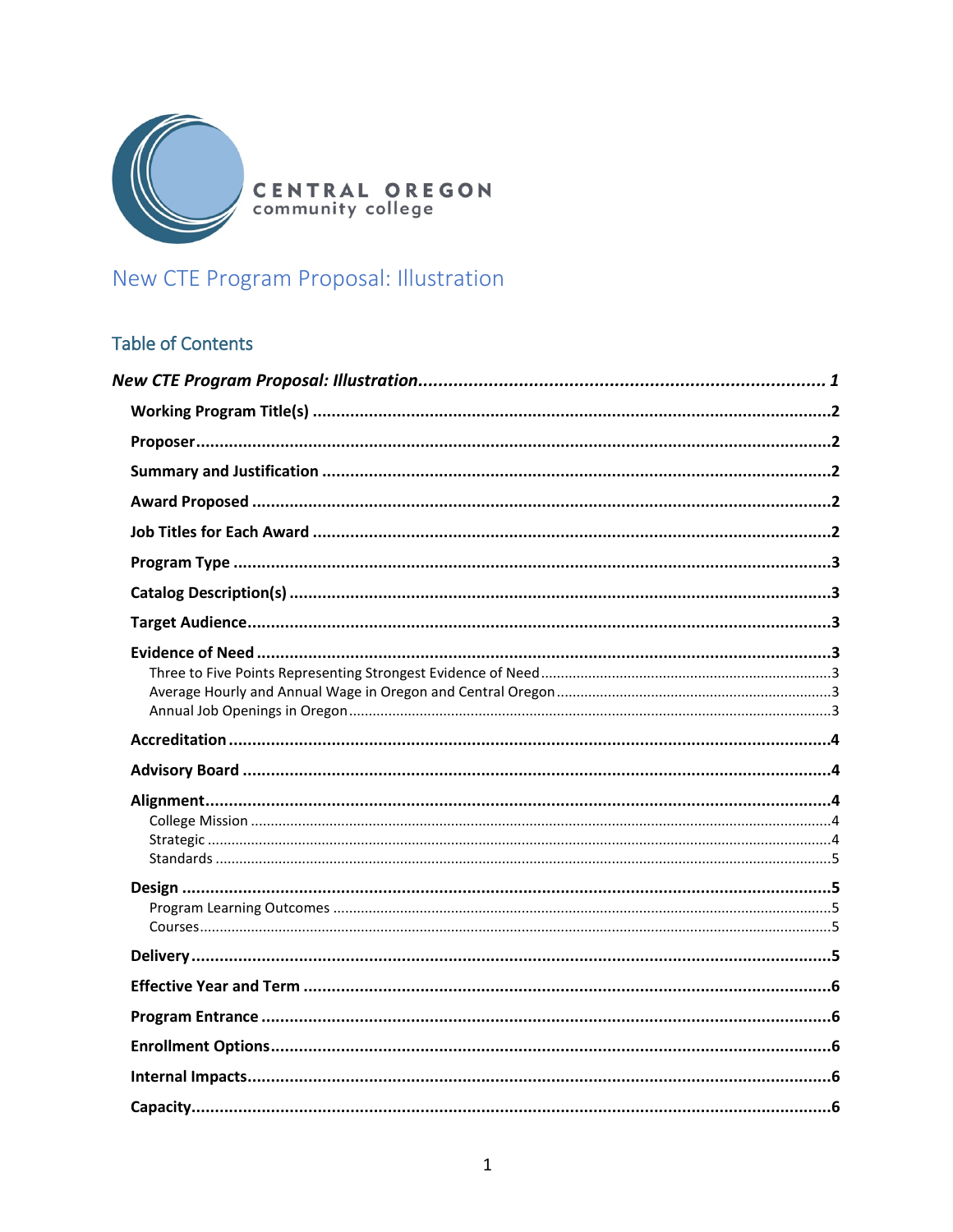# <span id="page-1-0"></span>Working Program Title(s)

**Illustration** 

#### <span id="page-1-1"></span>Proposer

Venus Nguyen, Assistant Professor I, Art

#### <span id="page-1-2"></span>Summary and Justification

Currently, the College offers no similar certificates for those seeking an education in the fields of concept art and illustration that properly prepares for a career using current techniques and requiring specific knowledge, skills and familiarity with tools used.

According to State of Oregon Employment Department in 2019, "Reasonable employment opportunities exist. …Replacement openings are caused by existing workers permanently leaving their occupation. Many additional job openings occur due to job changes within occupations."

Not many other tertiary educational organizations in Oregon offer coursework in the instruction and development of concept art and illustration. This puts the College at an advantage in attracting students seeking this type of education.

Several students have submitted requests for certificates and additional educational opportunities in the areas of concept art and illustration as a fundamental step towards working in game development and animation.

#### <span id="page-1-3"></span>Award Proposed

One-Year Certificate of Completion

#### <span id="page-1-4"></span>Job Titles for Each Award

Illustrator, Digital Artist, Concept Artist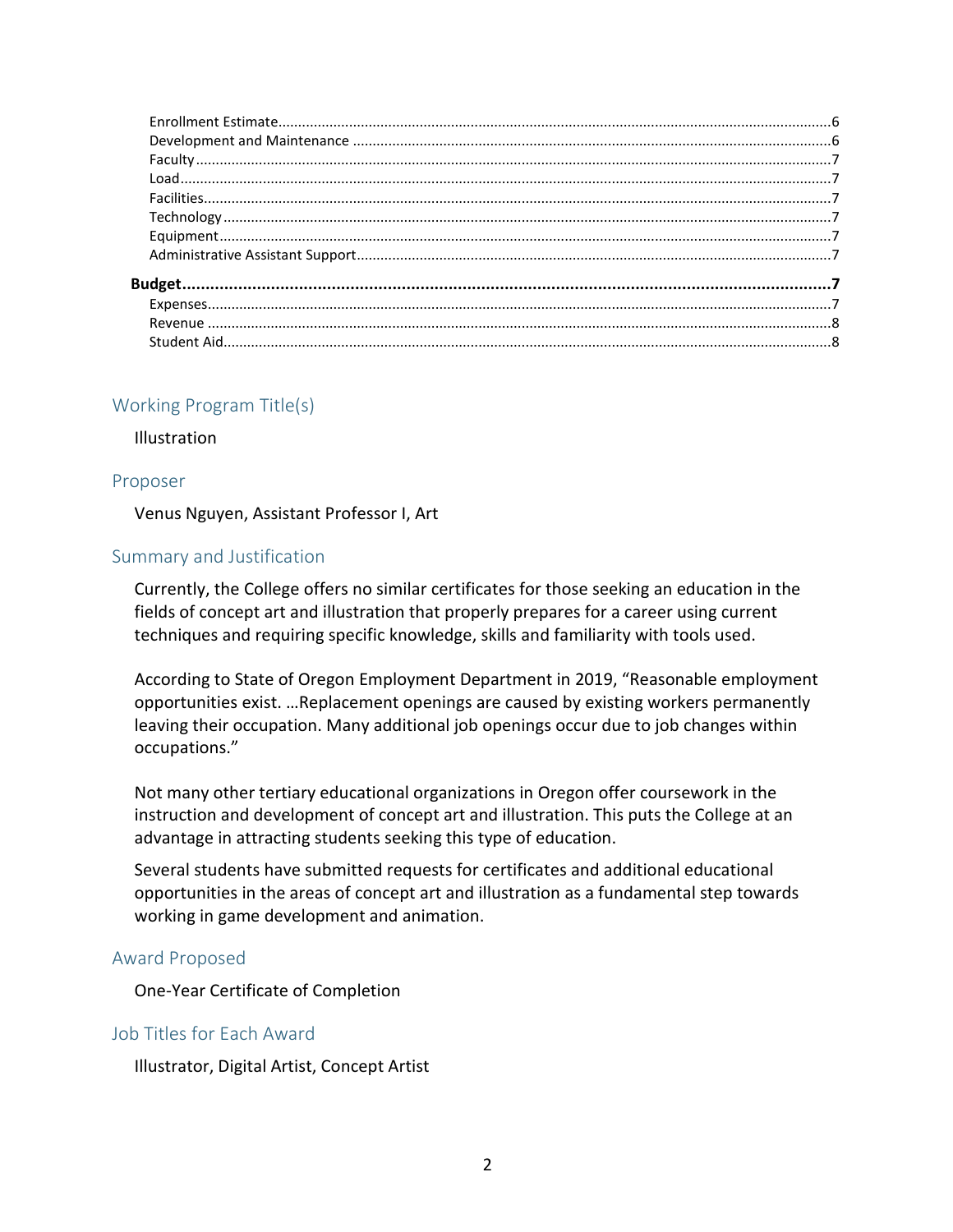# <span id="page-2-0"></span>Program Type

Significant departure from current programs

# <span id="page-2-1"></span>Catalog Description(s)

The Illustration One-Year Certificate of Completion prepares students with the skills and knowledge to create digital illustrations and enter the field prepared for professional opportunities. Student portfolios will demonstrate the variety of skills and creativity developed. Coursework may be applied to the Associate of Arts Oregon Transfer.

# <span id="page-2-2"></span>Target Audience

This certificate targets students from all levels of experience and backgrounds, including incoming high school students, individuals looking to change their career path, and continuing education for individuals currently in the industry.

# <span id="page-2-3"></span>Evidence of Need

<span id="page-2-4"></span>Three to Five Points Representing Strongest Evidence of Need

- Currently, the College does not offer a similar certificate that prepares for a career using current techniques and requiring specific knowledge, skills, and familiarity with tools used in illustration.
- According to State of Oregon Employment Department in 2019, "Reasonable employment opportunities exist. …Replacement openings are caused by existing workers permanently leaving their occupation. Many additional job openings occur due to job changes within occupations."
- Not many other tertiary educational organizations in Oregon offer coursework in the instruction and development of concept art and illustration. This puts the College at an advantage in attracting students seeking this type of education.
- Several students have submitted requests for certificates and additional educational opportunities in the areas of concept art and illustration as a fundamental step towards working in game development and animation.

<span id="page-2-5"></span>Average Hourly and Annual Wage in Oregon and Central Oregon

- Illustrator: \$26.46/hour, \$55,038/annually
- Entry-level concept artist: \$26.93/hour, \$56,000/annually
- Multimedia artist: \$47.40/hour, \$96,606/annually

#### <span id="page-2-6"></span>Annual Job Openings in Oregon

• All of Oregon: 288 (Illustrator and Multimedia Artist)

Note: According to estimates from the Bureau of Labor Statistics, there are 11,070 illustrators in the United States, and **54 percent are self-employed** and make an average of \$65,020 annually.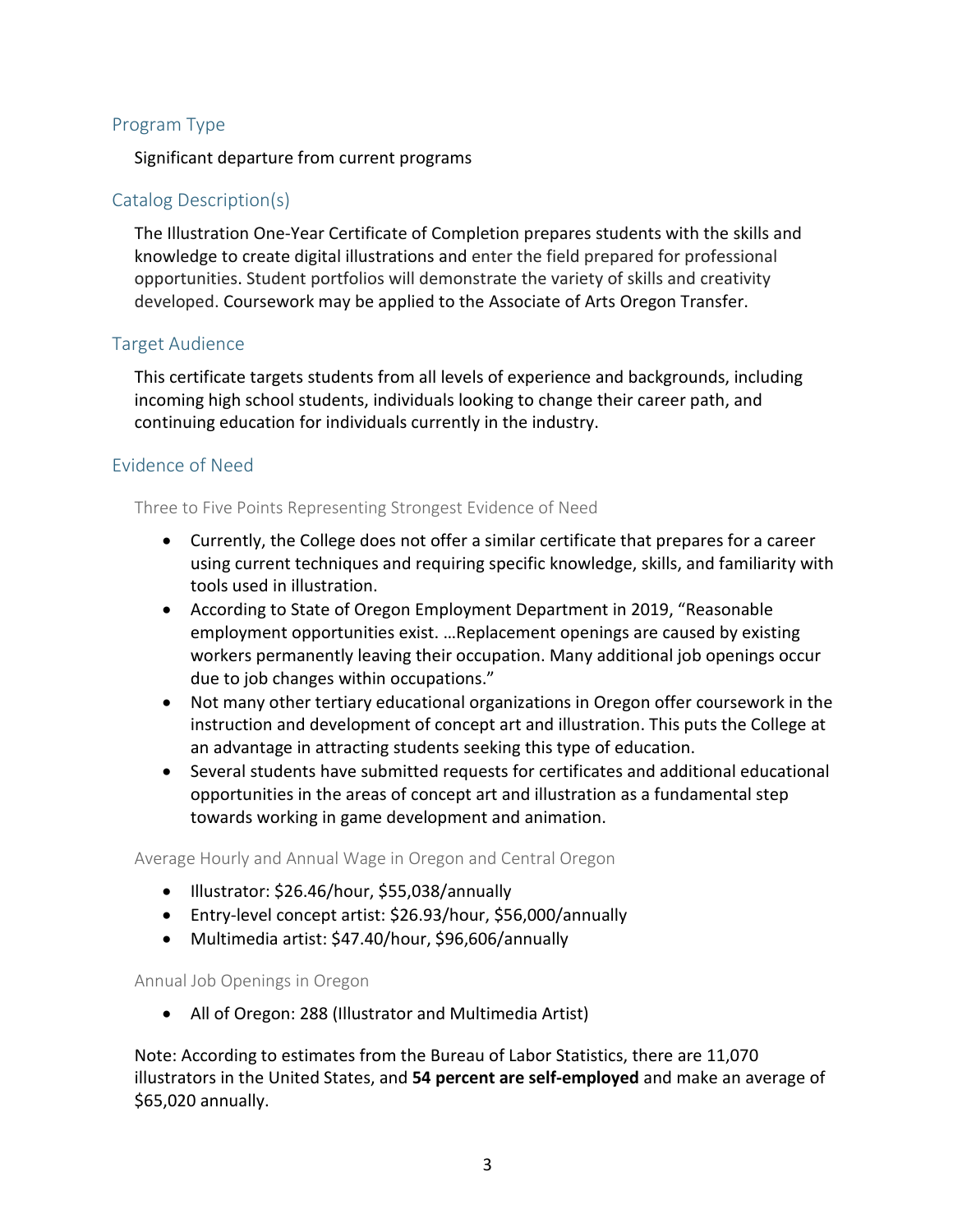# <span id="page-3-0"></span>Accreditation

There is no accreditation association for this field.

# <span id="page-3-1"></span>Advisory Board

- Chuck Moser, freelance graphic designer/illustrator: Moser Graphics
- Chris Hall, creative director: Hound Creative Agency
- Lora Szaraniec: COCC graphic designer

# <span id="page-3-2"></span>Alignment

#### <span id="page-3-3"></span>College Mission

This certificate is fully aligned with the College's mission.

Student success is achieved through equipping our students with the knowledge, skills, and tools that they need to successfully pursue a career in illustration. This can have a positive impact on local businesses and the greater community by introducing new, well-trained professionals in the concept art and illustration field to the area.

The certification is accessible as it is comprised of coursework that introduces myriad tools in a best-practice approach, ensuring that familiarity is achieved through hands-on practice and that those already familiar with the tools will receive insight on best use within the industry.

As this certificate is designed for learners of varying backgrounds and knowledge, it is also suitable for those seeking lifelong educational opportunities.

#### <span id="page-3-4"></span>Strategic

SS-1: This certificate aligns with the development of course and program offerings to help students complete their academic goals. This is evidenced by the numerous students who have requested coursework that is applicable to the pursuit of a career in illustration.

SS-2: This certificate is aligned with enhancing and promoting the resources and tools available to help students efficiently complete their academic goals by providing experienced instruction with industry standard technology. Not only will this program introduce new, relevant tools for use within their chosen field, it offers comprehensive training on the use of and best practices of implementing these tools in an open and collaborative environment.

SE-2: This certificate increases access to academic programs and courses on all campuses and online by offering training in the latest techniques, skills, and tools that were not previously available.

CE-2: This certificate is aligned with the advancement of positive regional economic development by assisting with educational and training needs of business, industry, and workforce by preparing students to meet the growing deficit of digital artists in Oregon as reported by the State of Oregon Employment Department.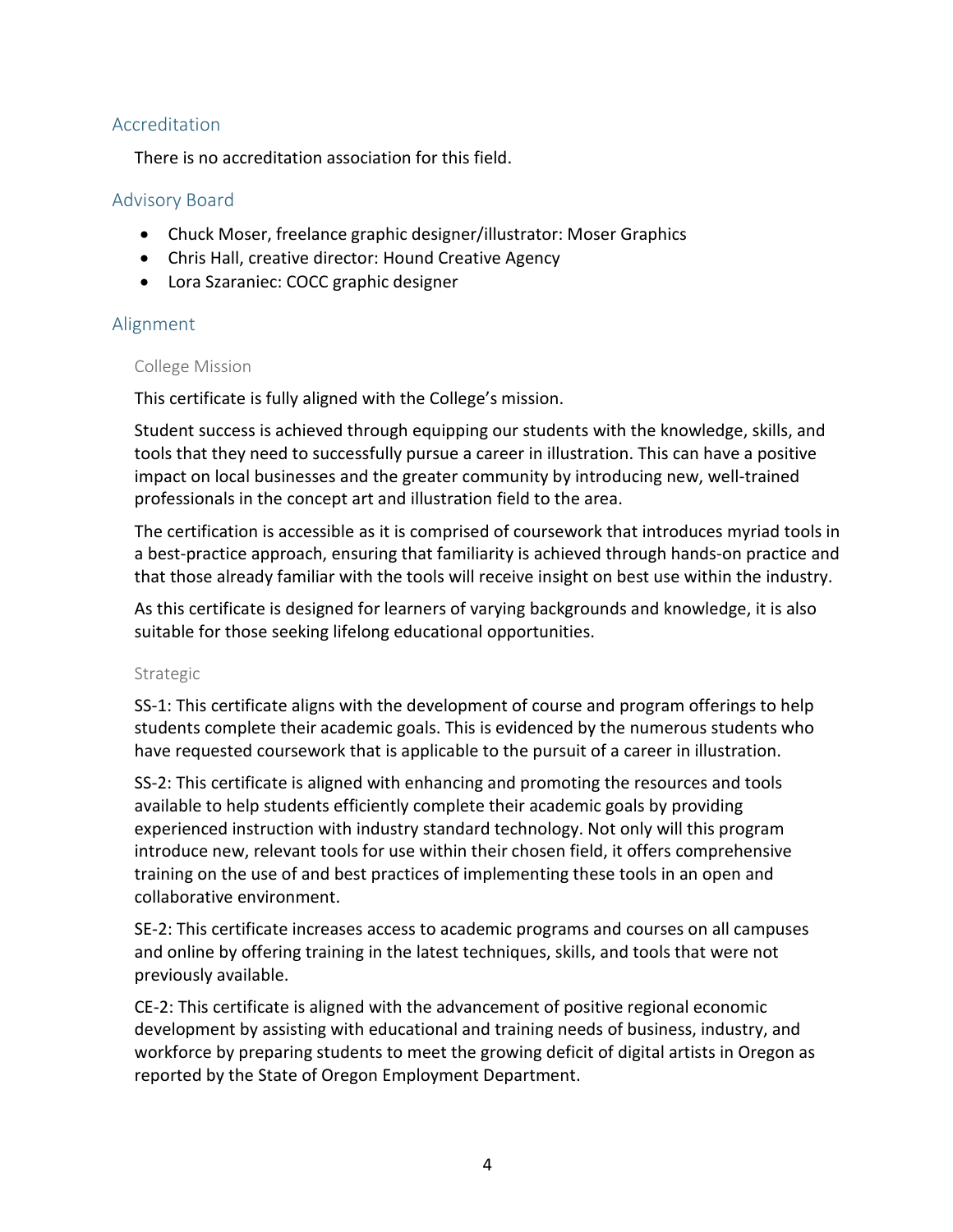## <span id="page-4-0"></span>**Standards**

Illustration is an ever-evolving industry with design trends and advancements in technology. The program will continue to stay current with these advancements and align to the changing industry standards through regular interactions and partnerships with local industry professionals.

## <span id="page-4-1"></span>Design

#### <span id="page-4-2"></span>Program Learning Outcomes

Upon successful completion of the program, students will be able to:

- 1. Create illustrations with industry standard software.
- 2. Model effective and professional communication when collaborating with industry professionals and clients.
- 3. Produce a portfolio that demonstrates the variety of skills and creativity developed.

#### <span id="page-4-3"></span>Courses

Core Requirements: (Credits: 28)

- ART 115 Basic Design: 2-D (3 credits)
- ART 116 Basic Design: Color (3 credits)
- ART 141 Beginning Illustration (3 credits)
- (**new**) ART 142 Digital Painting: Basic Techniques (3 credits)
- ART 197 Portfolio Development (1 credit)
- (**new**) ART 240 Digital Illustration: Concept Art (3 credits)
- ART 241 Intermediate Illustration (3 credits)
- ART 297 Capstone Project (1 credit)
- (**new**) ARH 269 History of Design and Illustration (4 credits)
- HUM 269 Popular Culture: Graphic Novels (4 credits)
	- o **OR** HUM 268 Digital Games Culture (4 credits)
	- o **OR** ENG 221 Intro to Children's Literature (4 credits)
	- o **OR** SOC 250 Sociology of Popular Culture (4 credits)

Related Instruction: (Credits: 10-12)

- MTH 105 Math in Society (or higher) (4 credits)
- WR 121 Academic Composition (4 credits)
	- o **OR** BA 214 Business Communications\* (3 credits)
- Any human relations course (3-4 credits)

# **Total credits: 38-40**

*\*BA 214 does not fulfill the foundational writing requirement for the Art AAOT.*

<span id="page-4-4"></span>**Delivery**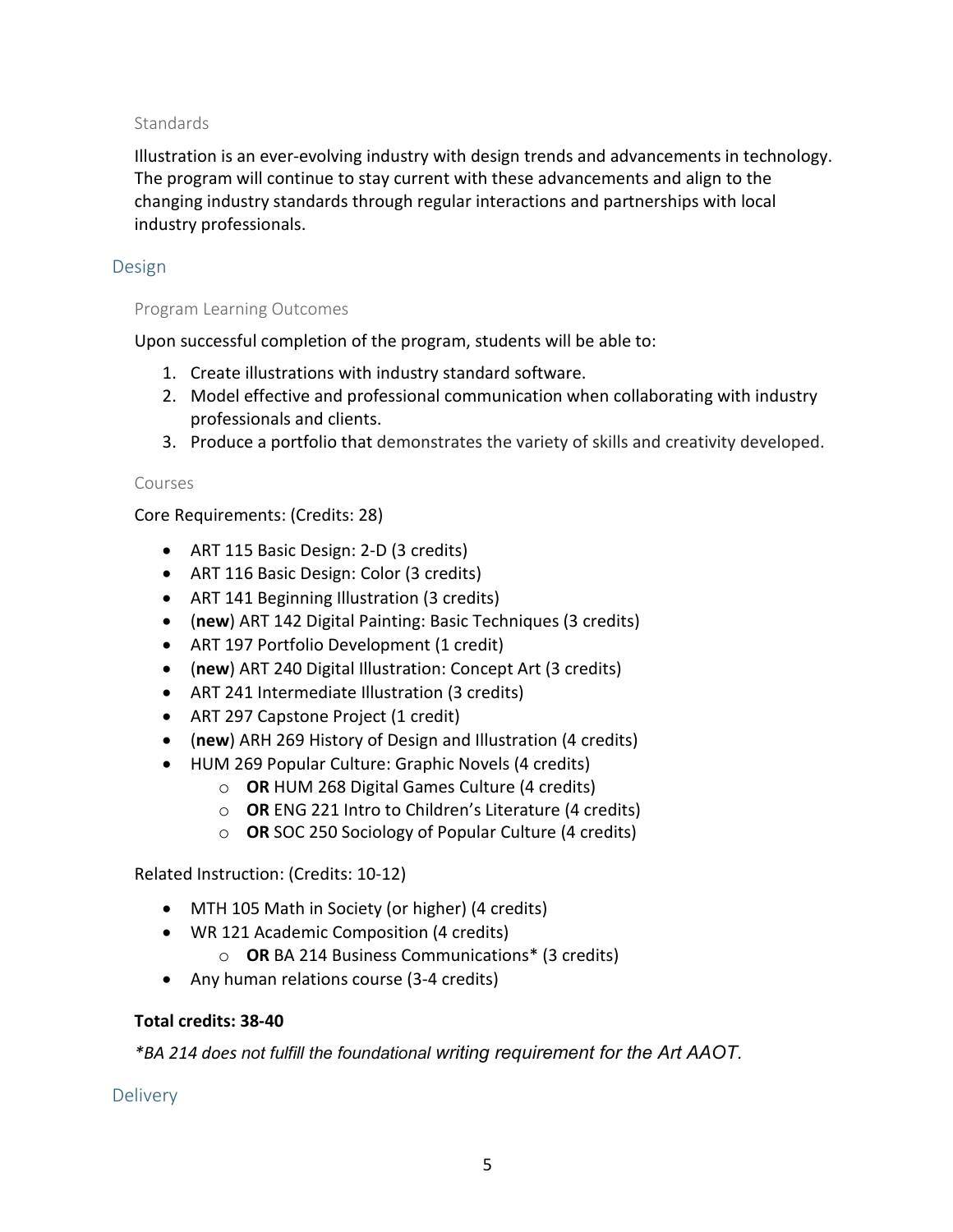Most courses will be available online, and some courses will be offered remotely and/or in person. These options will make many courses more accessible to satellite campuses and students that may have scheduling conflicts.

#### <span id="page-5-0"></span>Effective Year and Term

Fall 2022

#### <span id="page-5-1"></span>Program Entrance

No formal entrance requirement; course prerequisites in program.

# <span id="page-5-2"></span>Enrollment Options

- Rolling entry (students can begin any term *Fall recommended*)
- Part-time and full-time attendance options available
- Courses must be sequenced carefully; work closely with an advisor

#### <span id="page-5-3"></span>Internal Impacts

**Policy**: None

#### **Admissions and Records**: None

**Advising**: Some training on program outcomes and course scheduling

**Bookstore**: Current supplies lists and textbooks

**Campus Services**: None

**College Now**: Additional CTE

**Marketing and Public Relations**: Creation of program website and marketing materials

**Financial Aid**: Submission of program to Department of Education for approval

**Information Technology Services**: New lab (established in Fall term 2021), maintenance and monthly software updates (primarily Adobe Creative Cloud software)

**Library**: Book acquisitions, journal subscriptions

**Risk Management**: None

**Tutoring and Testing**: Potential tutor for Adobe software

#### <span id="page-5-4"></span>**Capacity**

#### <span id="page-5-5"></span>Enrollment Estimate

First year: 8 Second year: 10 Fully mature program: 15

<span id="page-5-6"></span>Development and Maintenance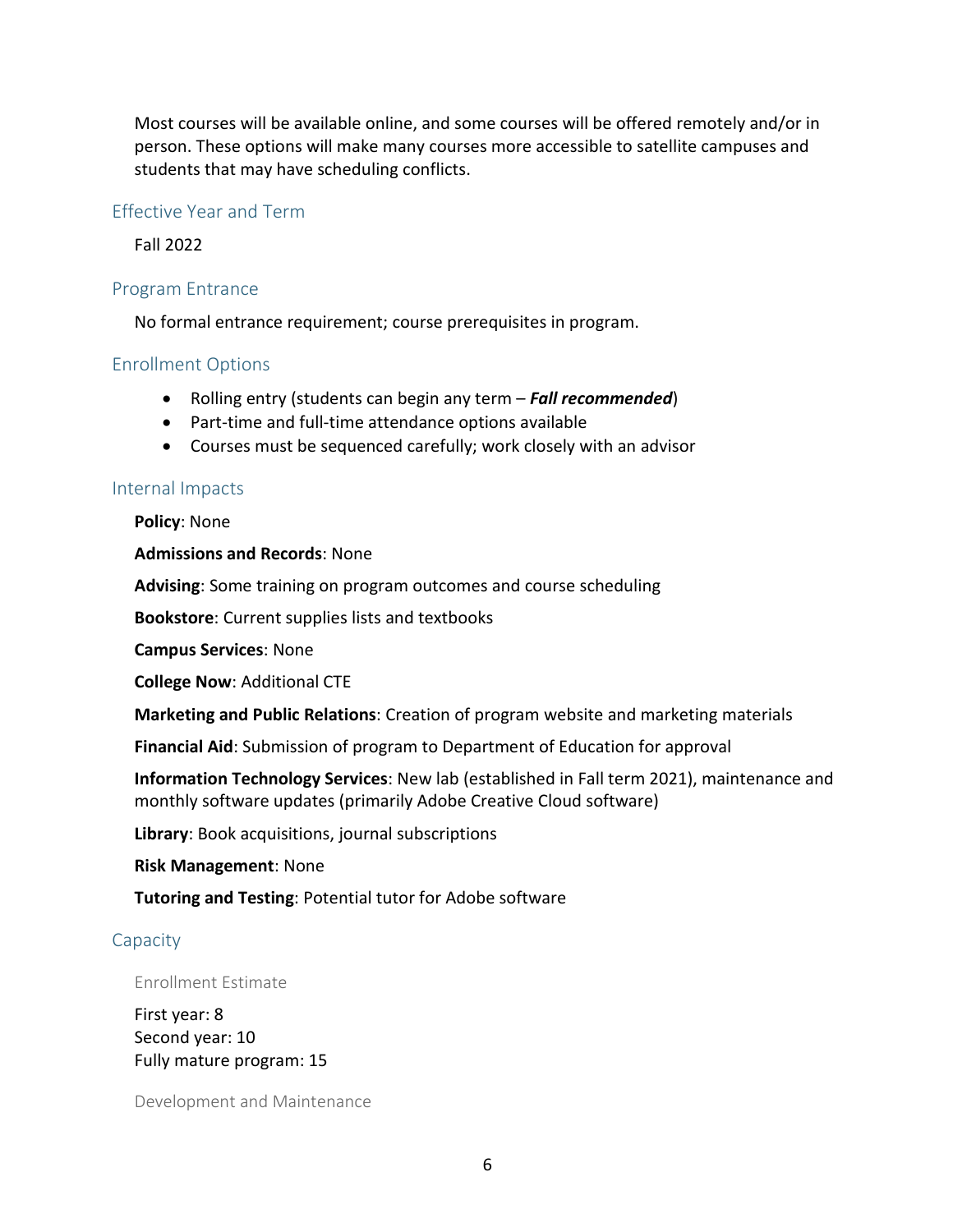Content expert responsible for program development: Venus Nguyen Does this person have the capacity to develop the program? Yes Lead faculty to maintain program after fully established: Venus Nguyen

#### <span id="page-6-0"></span>Faculty

Full-time faculty have expertise to teach program courses.

#### <span id="page-6-1"></span>Load

Mature program enrollment may need fewer than five new sections.

#### <span id="page-6-2"></span>Facilities

Minor need (new furniture, rearrangement of room, dedicated room, etc.)

The new Art & Music Computer Lab was established in Summer term 2021. It is not currently being used for in-person classes but may need some rearrangement if courses are offered in this space. Additional office space near lab is needed for storage and lighting kit.

# <span id="page-6-3"></span>Technology

Major need (computer fleet, changes to servers, etc.)

While there isn't an immediate major need, faculty and instructional leadership will work on a capital request to replace existing Macintosh computers and to purchase larger monitors for Windows-based computers. Adobe Creative Cloud licenses are required for this program and have been purchased but must be renewed annually. License for external app integration to Harmonize learning management system is also used and is renewed annually.

#### <span id="page-6-4"></span>Equipment

Moderate need (purchases from \$500 to \$2,000)

While there isn't an immediate need, large-scale printer and additional color printer for high quality art prints.

# <span id="page-6-5"></span>Administrative Assistant Support

Current administrative assistant support is sufficient.

# <span id="page-6-6"></span>Budget

# <span id="page-6-7"></span>Expenses

There will be no reallocation of funds. Expenses are covered by funds already allocated to the art discipline. A capital funds request will be made for long-term needs outlined above.